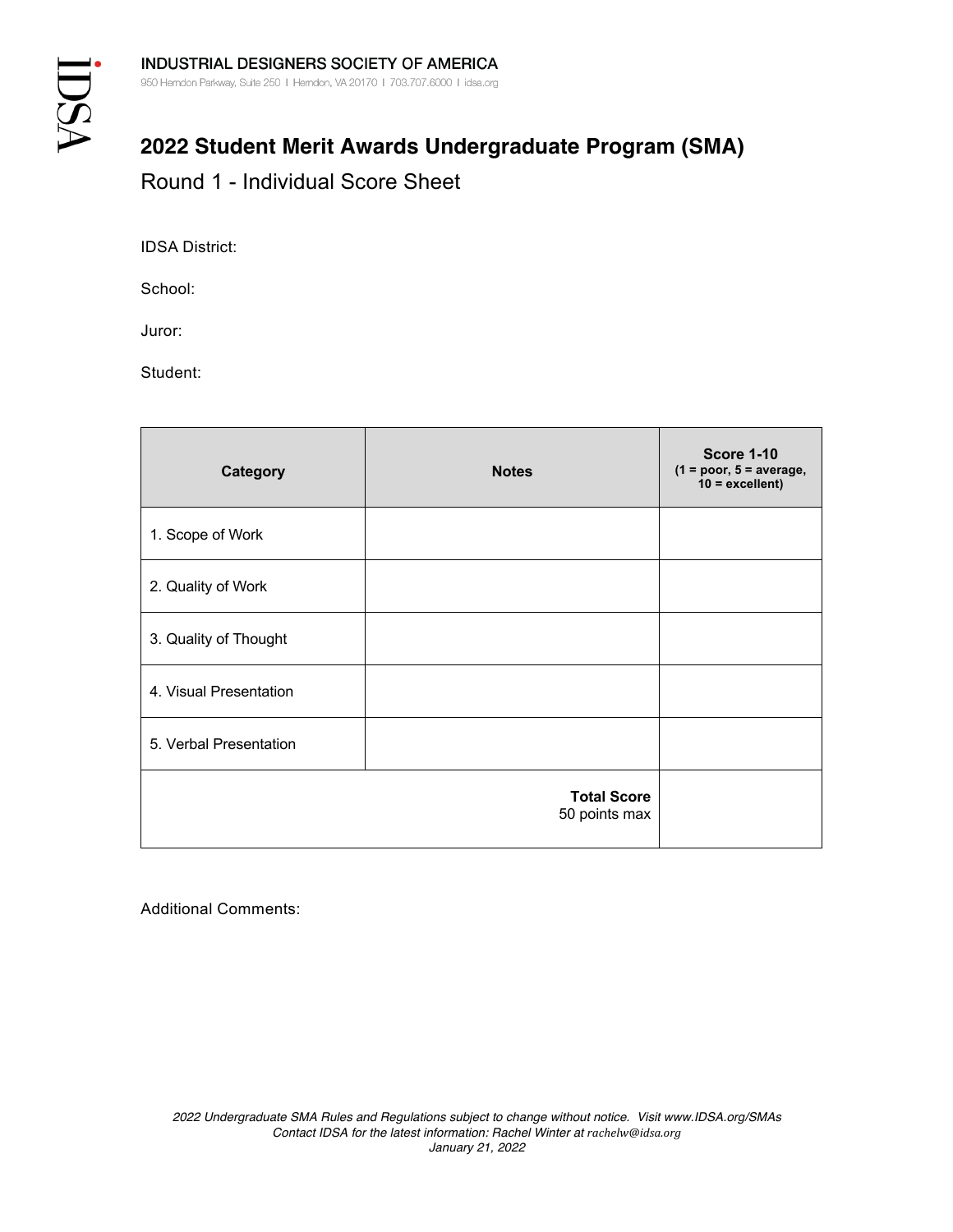## **2022 Student Merit Awards Undergraduate Program (SMA)** Round 1 - Compiled Results Score Sheet

IDSA District:

School:

Juror:

| <b>Student</b> | Juror 1 | Juror 2 | Juror 3 | Juror 4 | Juror 5 | Juror 6 | Grand<br>Total |
|----------------|---------|---------|---------|---------|---------|---------|----------------|
|                |         |         |         |         |         |         |                |
|                |         |         |         |         |         |         |                |
|                |         |         |         |         |         |         |                |
|                |         |         |         |         |         |         |                |
|                |         |         |         |         |         |         |                |
|                |         |         |         |         |         |         |                |
|                |         |         |         |         |         |         |                |
|                |         |         |         |         |         |         |                |
|                |         |         |         |         |         |         |                |
|                |         |         |         |         |         |         |                |
|                |         |         |         |         |         |         |                |
|                |         |         |         |         |         |         |                |

*2022 Undergraduate SMA Rules and Regulations subject to change without notice. Visit www.IDSA.org/SMAs Contact IDSA for the latest information: Rachel Winter at rachelw@idsa.org January 21, 2022*